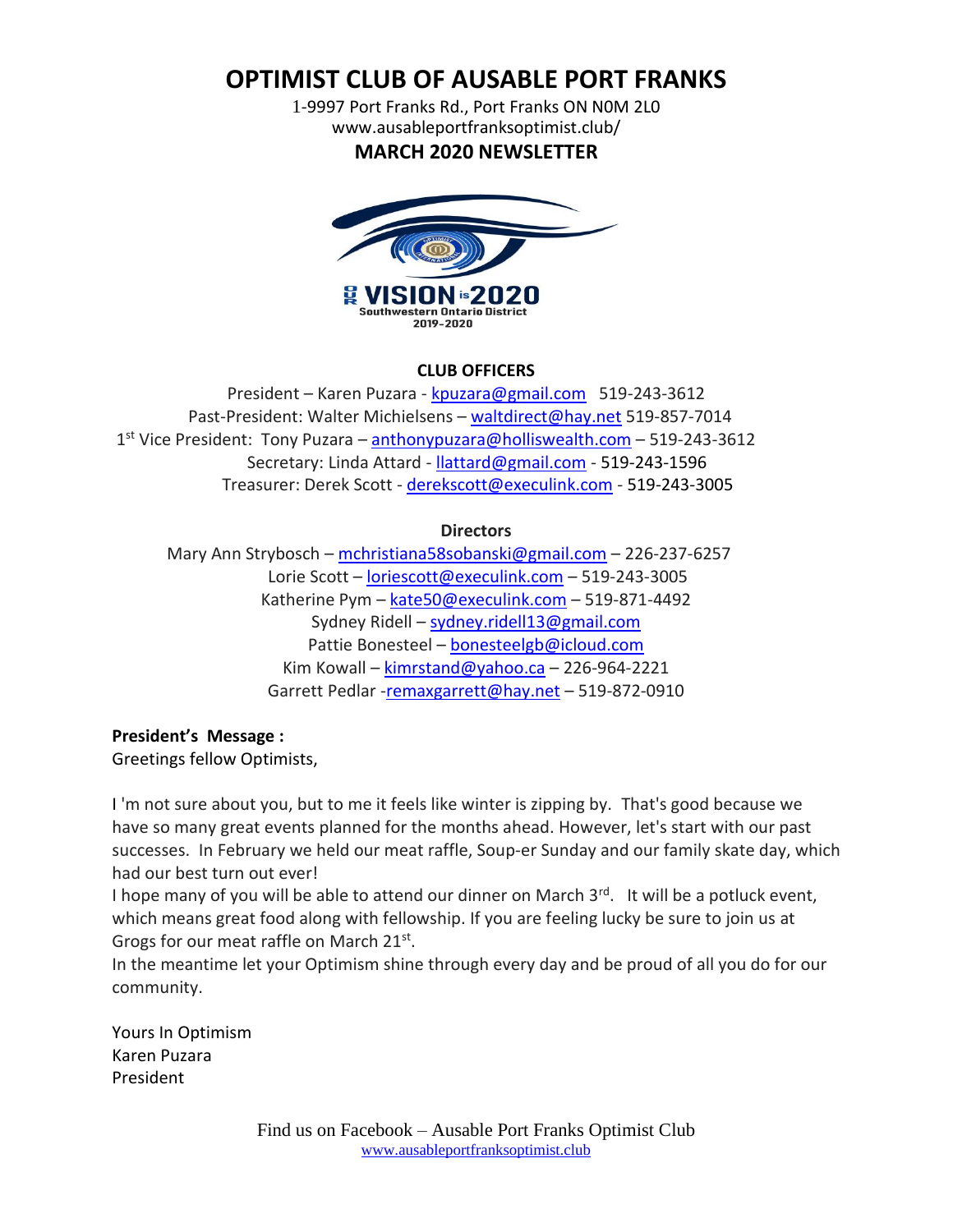## **CORRESPONDENCE:**

"Jim and I (Janet) want everyone to know that we have loaned the following to the Ausable Port Franks Optimist Club – Large Jenga game, Connect 4 Game and Ladder Game for the club's use"

## **FELLOWSHIP:**

Belated February birthday wishes go out to Len Belton and James Corcoran. Birthday wishes go out to Optimist Members celebrating in March: Petar Cuckovic-4, Janet Waite-5, Janice Cuckovic-7, Linda Attard-12, Deb Huxley and Garrett Pedlar-14, Tracy Huxley-26, Aaron Pedlar-30.

## **MEMBERS**

No new members to report at this time but please talk up Optimist to your friends and neighbours.

## **Meat Raffle – 3 rd Saturday of the month from Sept – May – Next date is March 21st** Grogs Restaurant from 2 pm to 4pm

A strip of tickets for 24 draws is \$10.00. Prizes include meat, eggs, lottery tickets and various gift prizes. We also hold a 50/50 draw at a cost of 3 tickets for \$5.00. Come out and support the club or send your money and someone will be nice enough to watch your tickets and give you a shout if you are a winner

*Looking for a new chairperson of this event – please contact Derek*

## **Soup-er Sundays – Come out and enjoy giant board games and have a hot lunch**

On March 29th come to the Port Franks Community Centre – West Wing. This is open from noon until 3:00 to families and individuals looking for a way to spend a few hours on a Sunday afternoon. Lunch is optional at \$5/\$10 for a family – soup, beverages, desserts and buns.

## **Easter Egg Hunt – Saturday, April 11th - Community Centre – 10:00 am**

The Annual Easter Egg Hunt is always a lot of fun for families. Come to the Community Centre at 10:00 to get your free coupons for a hot dog and drink for your child/children/grandchildren. The Hunt starts at 10:30 and everyone comes back with eggs to trade in for treats. Tell your friends and family members.

## **Arts and Stuff on Wednesdays – Junior Gardener program**

**When Spring arrives a Junior Gardener program will start. Youth who come out to Arts and Stuff can be introduced to gardening in the Community Garden plot rented by the Optimist Club. Kristy will have interested youth prepare and plant the plot and help out where needed in the Gardens. More information will be forthcoming.**

Tell anyone you know that the Optimist Hall is open from 6:00 pm-9:00 pm for drop in Art and creative activities. This is a good social time and the kids love it. You don't have to be a member to come out and enjoy this time with Community members. Lots of supplies are available and you get to keep the mess out of your house.